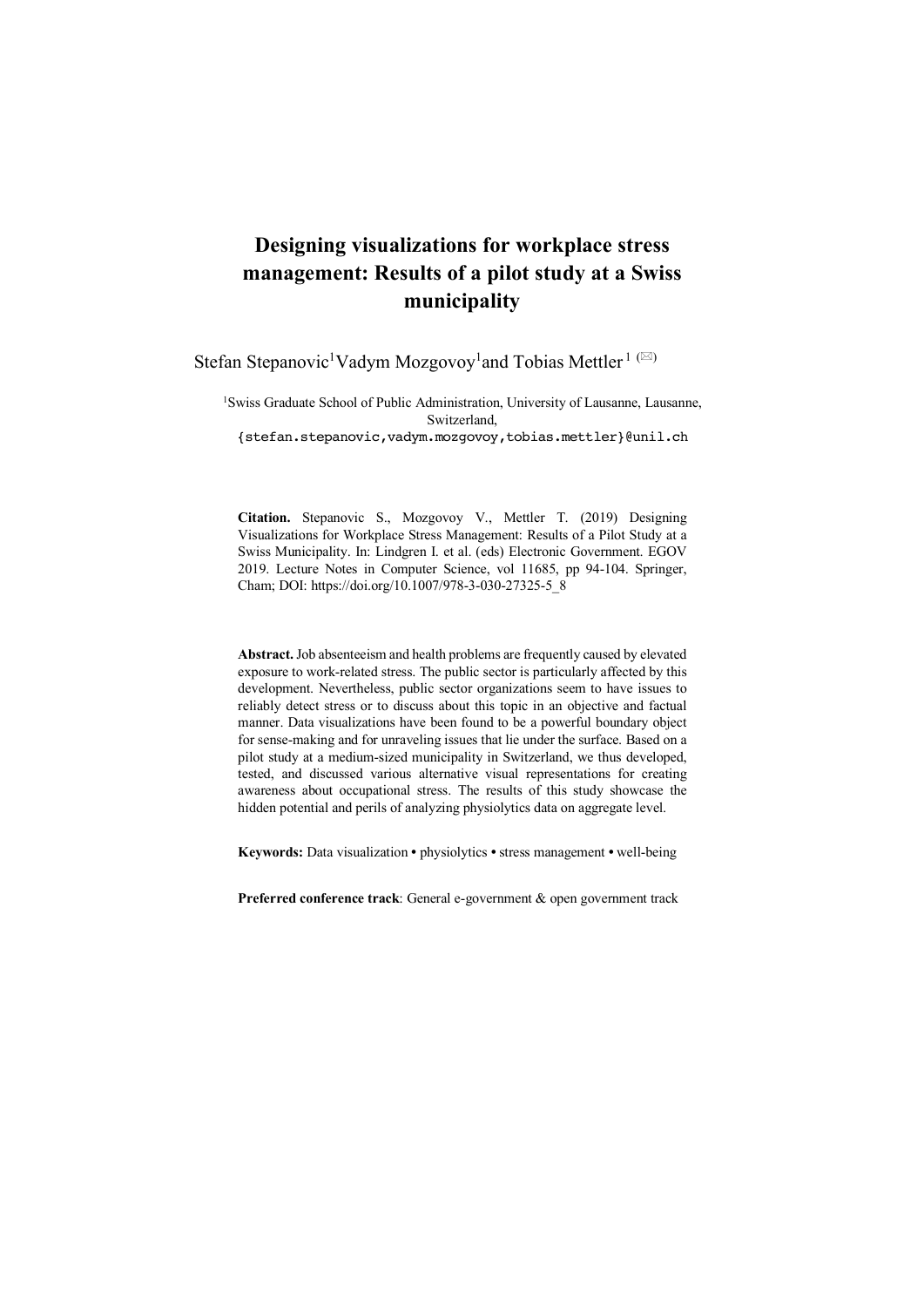# **1 Introduction**

An increasing number of organizations are implementing wearable technologies such as biosensors, activity trackers or emotion trackers to monitor the physical and psychological well-being of their employees [1]. In private settings the development of these low-priced and ubiquitous systems (which in this article we will refer to as *physiolytics* [2]) has had great success and led to the formation of the "quantified-self" movement, which now slowly is arriving to the public sector as well. More and more public sector organizations are nowadays trying to seize the opportunity of collecting a broad range of biological, behavioral and other type of data. For example, prior research reports on the use of physiolytics, amongst others, in the areas of air traffic control [3], public transportation [4], firefighting [5], but also in regular office settings [6, 7]. The introduction of physiolytics devices in the workplace constitutes an upward trend: from a total of 485 million devices estimated to have been sold in 2018, more than 13 million were used in occupational health and safety programs [8].

Given that work absenteeism and work-related diseases are on the rise in the public sector, distributing physiolytics devices among public servants could be a first measure to increase the personal consciousness of possible health and safety threats from elevated stress levels, sedentary behavior, or other unhealthy work habits. However, the organization as a whole might waste an important opportunity to systematically reflect, analyze, and thematize work-related health issues in the public administration if the collected sensor data is not exploited on an aggregated level. In this paper, we therefore set out to develop different data visualizations for composing a dashboard for stress management. Data visualizations have been found to be a powerful boundary object for sense-making, decision-making, or problem-solving [9]. For that matter, and against the backdrop of increasing health expenditures due to stress-related absenteeism in the public sector, we conducted a longitudinal pilot study at a medium-sized municipality in Switzerland in order to showcase how to purposefully use sensor data collected from physiolytics devices. In this paper, we want to deal with the question of how to visualize common physiolytics data as a means to creating awareness about work-related stress given that it frequently remains unnoticed or undiscussed in many public administrations.

# **2 Background**

Physiolytics creates opportunities of rethinking and re-enacting health and wellbeing in the public administration, as it enables civil servants to have a data-driven approach to reflect and respond to health issues. Such systems track and record parameters like heart rate, body temperature or sleep, with the view to give a quick and easy access to information about one's health or performance. Characterized by their automaticity, autonomy and minimal costs in gathering large amounts of data, sensors constitute the key components of physiolytics [10-12]. However, just collecting large volumes of data is not sufficient for creating considerable value. For that to happen,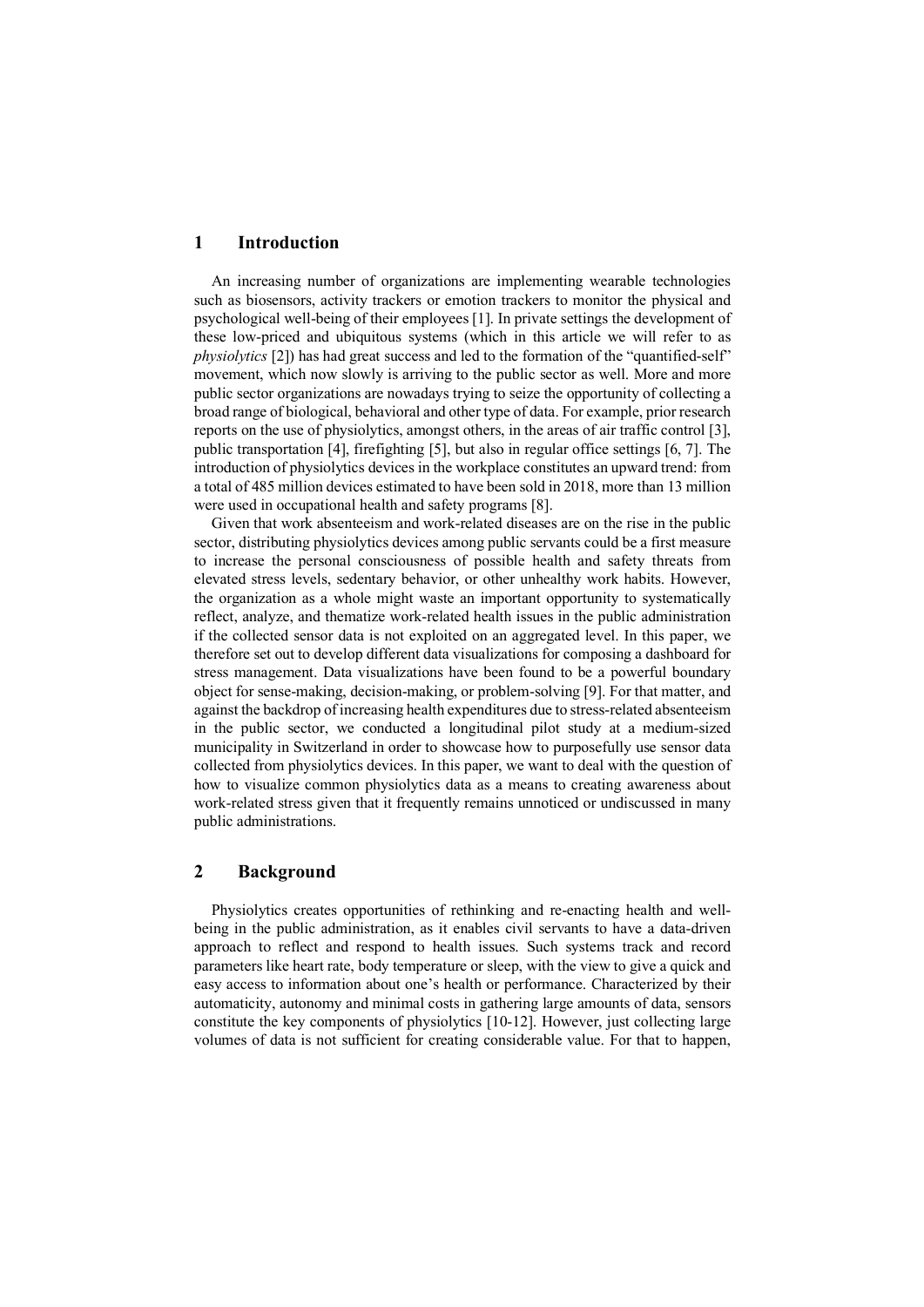sensor data needs to be transformed into a form (i.e. textual and visual representations) that is easily accessible and comprehensible [13].

Prior research shows that particularly data visualizations have a transformative effect: they drive individuals to reflect and eventually act in response to the represented data [14]. By translating sensor data into comprehensible visual representations, issues with health and well-being become more legible, accessible and foreseeable [15]. Therefore, they may help users to perform more punctuated health behavior changes because the action is based on informed insights of individual lifestyle issues rather than on subjective experiences [12]. To sum, visual representations are critical to our ability to process complex sensor data and to build better intuitions as to what aspects improve and what worsens health [16].

But how to do it? In the extant literature, we find a variety of meta-requirements that may guide the design of generic data visualizations [17, 18]:

- *Accurate*: Measures and quantities have to be accurate, so that users are ensured that they can exploit the health information that is displayed.
- *Easy-to-read*: A visual salience between metrics is desired. Still, superfluous features (e.g. flashy colors) or unnecessary components (e.g. side illustrations) should be avoided, as it may interfere with cognition.
- *Easy-to-understand*: Visualizations have to disseminate information to the general public. Users are not likely to be data scientists.
- *Clear and concise*: Too much information may hinder cognition.
- *Logical*: Visualizations have to be organized in a simple and logical way, so that users can promptly perceive the information displayed.
- *Meaningful to target audience*: The information provided has to resonate in the context of target audience.
- *Allow comparison*: Visualizations have to make it possible to easily compare quantities, relationships etc.
- *Convincing*: Visualizations should nudge users in exploiting the information.

Apart from the above mentioned meta-requirements, the literature has notably discussed the introduction of interactive visualizations [19], examined the insights they provide on use practices [15], or even conceptualized the creation of custom visualizations [20]. However, in most cases, there is a presupposition that data is accessible in their globality and that related visualizations can provide information without restriction. As most of the current literature on physiolytics is focused on medical professionals or on lifestyle consumers, the display of personal data (as well as its collection and manipulation) is primarily concerned with the perspective of a single individual. Little is known about the use of such data for organizational purposes, with the aim to build a big picture of the existing health and well-being status and to raise awareness and instigate individual or group action within an organization.

Privacy policies and data protection laws hinder organizations to establish a direct use of physiolytics to operate with sensitive and highly personal health-related data. In this context, it is important to differentiate two things: "medical information" that may reference health statuses and/or help to retrace medical conditions (e.g. continuous blood glucose monitoring or variation in one's heart rate) and non-invasive information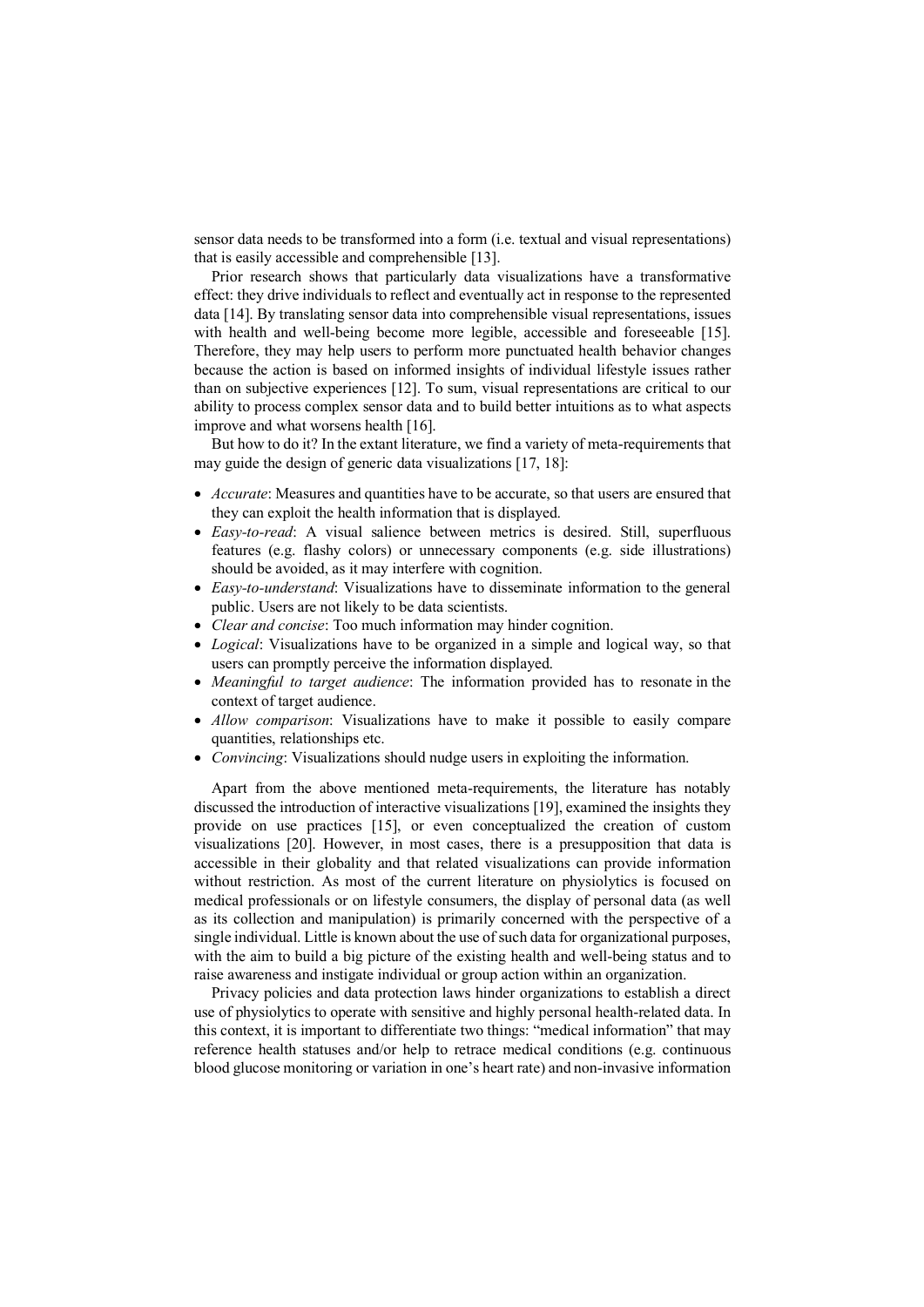such as step counting, minutes of activity or calories burned. Medical information is typically subject to confidentiality requirements regardless of how the employer obtains this information. On the other hand, non-sensitive health information does commonly not depend on constraints on disclosure [21]. Yet, evidence seems to indicate that the nature of tracked data may not be, in practice, the main source of concern for employees as regards their privacy. Prior research [22] has shown that metrics, such as air quality, noise, activity or mood have different degrees of privacy concerns for employees (e.g. air quality was projected to be less "problematical" than mood). Nonetheless, research indicates that privacy concerns were not primarily linked to the type of data collected but are rather linked to the level of anonymity that was provided respectively the concern of employees to lose their anonymity [23]. In sum, adding a new level of granularity in visualizations that ensures users that they will not be identified, could break down most barriers as regards to privacy concerns. Designing data visualizations in the workplace is therefore a matter of effectively erasing the individual, to focus on visualizations that apprehend group levels. We thus define some additional metarequirements:

- *Non-identifiability of individual employee*: Employees have to feel that they are able to manage their level of intimacy and speech at work.
- *Transparency:* An employee should be able to identify what data are collected and how that may be used visually, in order to develop a form of user trust. This user trust builds upon the feeling that there is no manipulation in the data displayed and that sensor data visualizations are done for the common good in the workplace.
- *Community-oriented and participative design*: The design has therefore to be community-oriented and create potential for participation from users (e.g. possibility to include self-reporting data).
- *Rooted in the organizational context and culture*: Visualizations have to fit the general attitude towards sensors, with a capacity of adaption upon the interests, concerns or requests of employees (e.g. employees might prefer visualizations oriented on activity levels rather than stress levels). Same goes for an attention to the specificities of the workplace environment.

# **3 Methodology**

Developing visual representations is a real-world problem that requires both, a technological and social viewpoint (i.e. practice-inspired research). On the one hand, we need to understand the possibilities and limitations of data management and responsiveness of physiolytics devices. On the other, we need to get a grasp on what is feasible, desired, and acceptable in an organizational context. In approaching this problem, we chose to apply *Action Design Research* (ADR) [24] to combine both a systematic thinking on designing an artifact (i.e. in our case a dashboard) with a humancentered lens regarding the emergent social dynamics which occurs when confronting users with unknown and/or highly sensitive solutions.

A particular characteristic of ADR is the preference of authenticity over controlled settings [24]. Accordingly, ADR is often conducted in field studies where the design of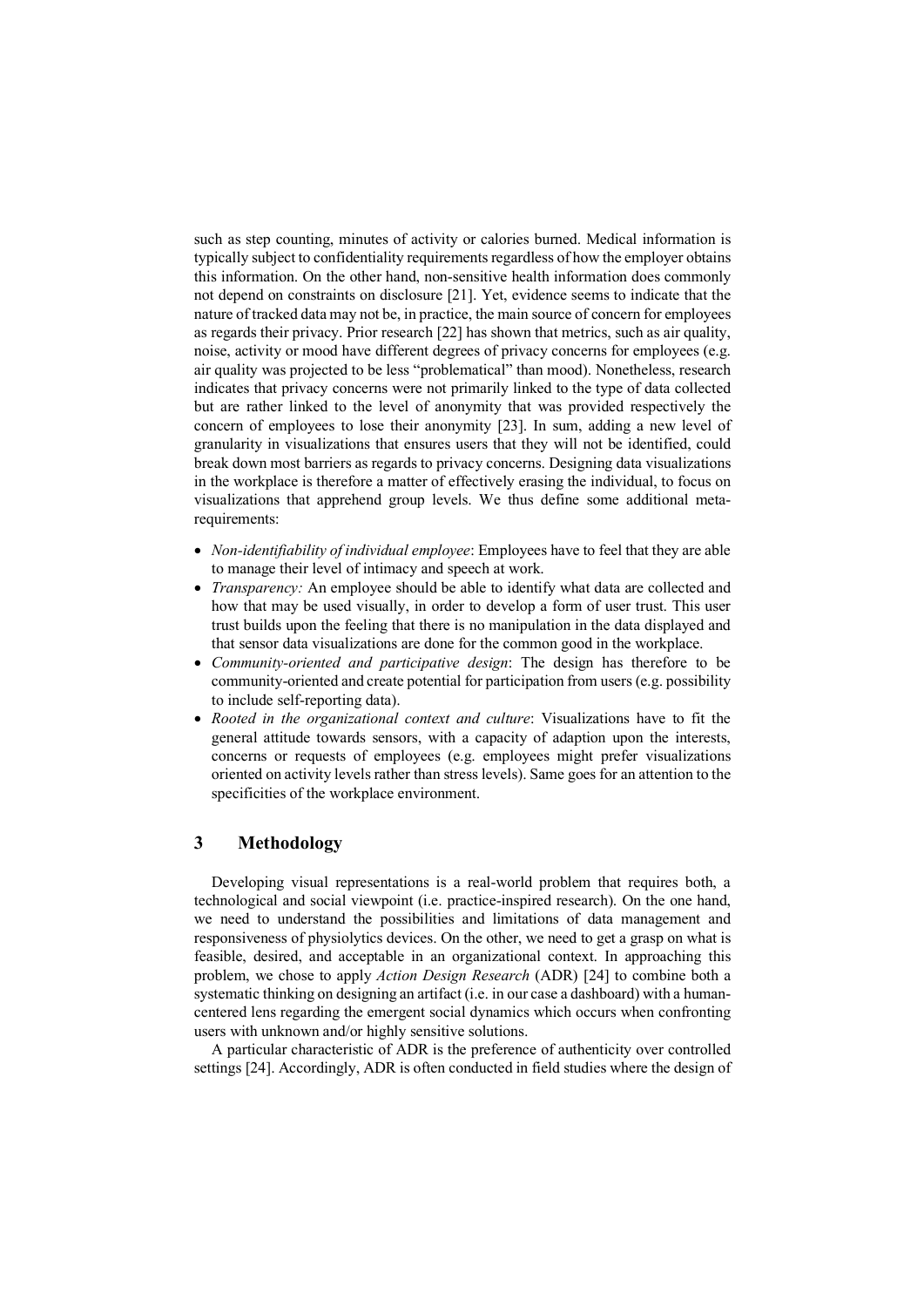new artifacts is performed in a real-world setting, in a participatory manner together with dedicated users and/or pilot organizations [25]. In this sense, researchers and practitioners form what Sein and colleagues refer to as "*ADR team*" whose initial goal is to develop a mutual understanding of the scope, focus, and mode of inquiry before starting to build solutions. Contextual factors are supposed to play an important role in knowledge creation [26, 27].

In order to purposefully visualize physiolytics data for creating awareness about work stress in organizations, we chose to apply an *IT-dominant building, intervention, and evaluation logic*. This means that our initial focus was on developing different versions of visual representations and then improve selected design variants by continuously instantiating and repeatedly testing assumptions, expectations, and knowledge about and with users and their use environment. In this paper, we report on the findings from our *first design iteration*. Our pilot partner was a medium-sized municipality in Switzerland. Participation in our field study was voluntary for local administrators. We informed them before-hand about the specific goals of our project as well as about data privacy, security and functioning of physiolytics devices. We opted for a medical wearable (i.e. CE class IIa device) that is capable of accurately measuring a range of different parameters, amongst others heart rate, blood oxygenation, skin temperature, skin blood perfusion, respiration rate, heart rate variability, blood pulse wave and others (see Figure 1).



**Fig. 1.** Procedure of one ADR design iteration

A total of 20 local administrators (composing our ADR team) were equipped with the device during a one-month test period. We provided them with clear instructions on how to wear the device, how to access the stored personal data and how to secure the data to a HIPPA-compliant cloud storage. After this test period, we exported the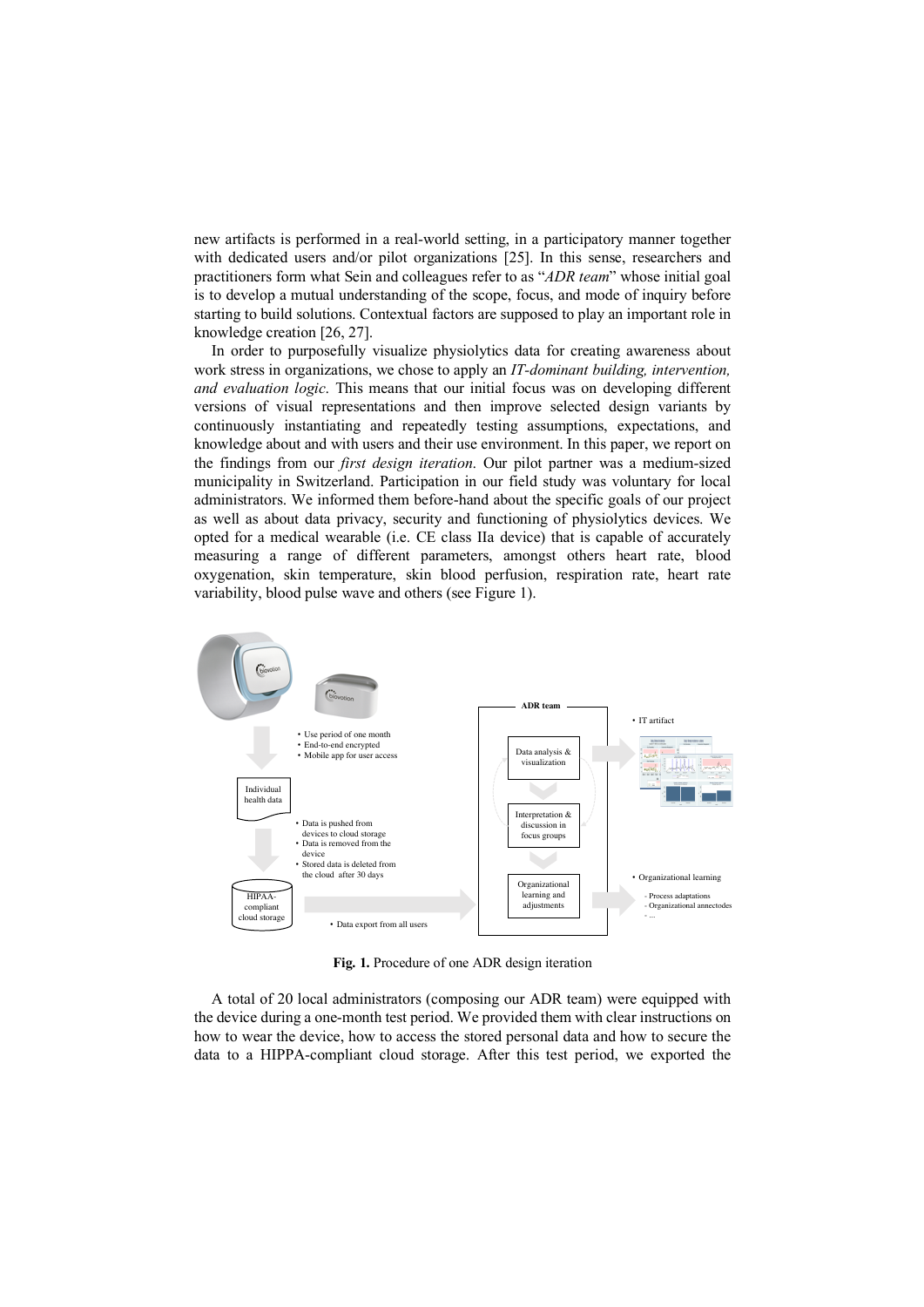collected, but anonymized data of all participants and developed multiple visual representations with the aim to capture some proxy for "stress" for the specific departments of the municipality and the organization as a whole.

To learn about both, the practical day-to-day issues with the medical wearables and the comprehensibility and accuracy of our developed data interpretations, we conducted a focus group session at the end of our design iteration. We opted for this format of inquiry as it offers a great flexibility and large amounts of rich data that can be used for artifact refinement [28]. Due to restrictions of length, in this paper we report only on the technical part of our research.

## **4 Results**

#### **4.1 Observing "stress" on organizational level**

In the course of our pilot study, we developed various visualizations to capture "stress" on organizational level. According to our theoretical findings, and in compliance with inputs from practitioners from our ADR team, the desirable properties were (1) non-identifiability of individual employee; (2) creation of "stress" measurement comparable over time; (3) reflection of local "stress" trend in the organization; (4) establishment of risk and safety intervals. Non-identifiability is achieved by aggregation of individual stress incidence on group level.

To develop stress measurement comparable over time, we created the Weighted Stress Incidence (WSI) indicator. It communicates the following information: how much of "stress" does an employee in organization experience per one hour of device use over a specific day on average. The amount of time each employee uses the device and the number of actual users is variable (not constant). Thus, the "Total Stress Count" is not directly comparable from one period to another. WSI incorporates those variables improving comparability over time compared to "Total Stress Count". Moreover, some employees wear devices during weekends when measurements may not reflect "workrelated stress". WSI during weekends should be distinctive from WSI during working days on the dashboards.

A proper approximation of a stress trend in organization is achieved by displaying of polynomial trend function. A risk zone is defined above a 90th percentile of historical data. Safety zone is defined above a 90th percentile of historical data. This is again an arbitrary criterion for displaying risk and safety zones.

Figure 2 displays WSI at organizational level. Left side of the visualization takes into account measurement from both working days (white background) and weekends (purple background). The right side of the visualization considers only working days. The upper part displays daily WSI in a line plot. The bottom part illustrates monthly sums of WSI in a bar plot. Red polynomial trend shows that on middle of November, beginning of December, it was the most "stressful" period in the municipality overall while from middle of December onward it was in decline again. The majority of observations are in the safety zone. During the weekends employees typically get more "stress" then during working hours (note: we explicitly interdicted participants to wear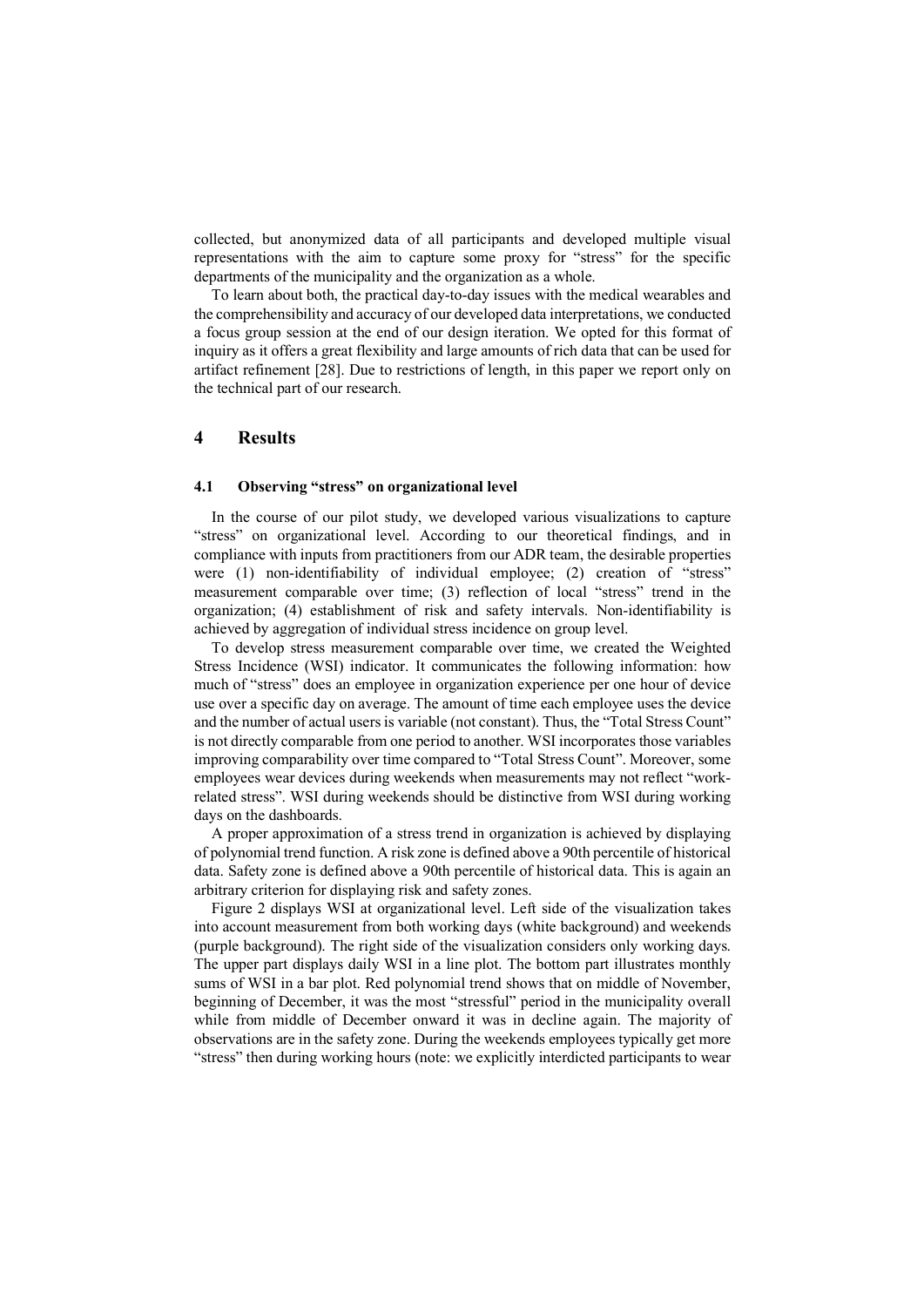the device during leisure time). From the focus group discussion, we know that there has been a special occasion which required some administrators to work over weekends which could explain the higher stress levels). Overall November and December are equivalent in terms of WSI at organizational level.



**Fig. 2.** Stress measurement on organizational with the Weighted Stress Incidence (WSI)

#### **4.2 Observing "stress" on departmental level**

Given that stress is not distributed equally among all the employees, a highest order aggregation (organizational level) may degenerate quality of stress indicators when there are a lot of employees in the unit of aggregation. For example, when 100 employees are "stressed" and 100 are relaxed, an average employee feels fine when data is aggregated. Therefore, for getting a more precise picture we introduce an additional visualization on a lower aggregation unit: organizational departments. This illustration relies on the same properties as the previous graph and additionally includes a display of outliers.

Figure 3 depicts the WSI on the departmental level. The left side incorporates working days only. It excludes outliers for better visibility of measurements shown on the same scale for each department. It shows that different departments have different stress-related patterns. For example, the City Chancellery has an upward stress trend, whereas the Construction Management department is close to the straight line. It also shows that the Tax Office experienced a lot of stress, particularly at the end of November and in the first half of December, reaching a risk zone. Persistent and longtime stay in a risk zone may be a signal for management to launch a psychosocial intervention [29] in order to improve employees' well-being, reduce stress and improve work-related performance. Further, on the right side of Figure 3, we see the outliers of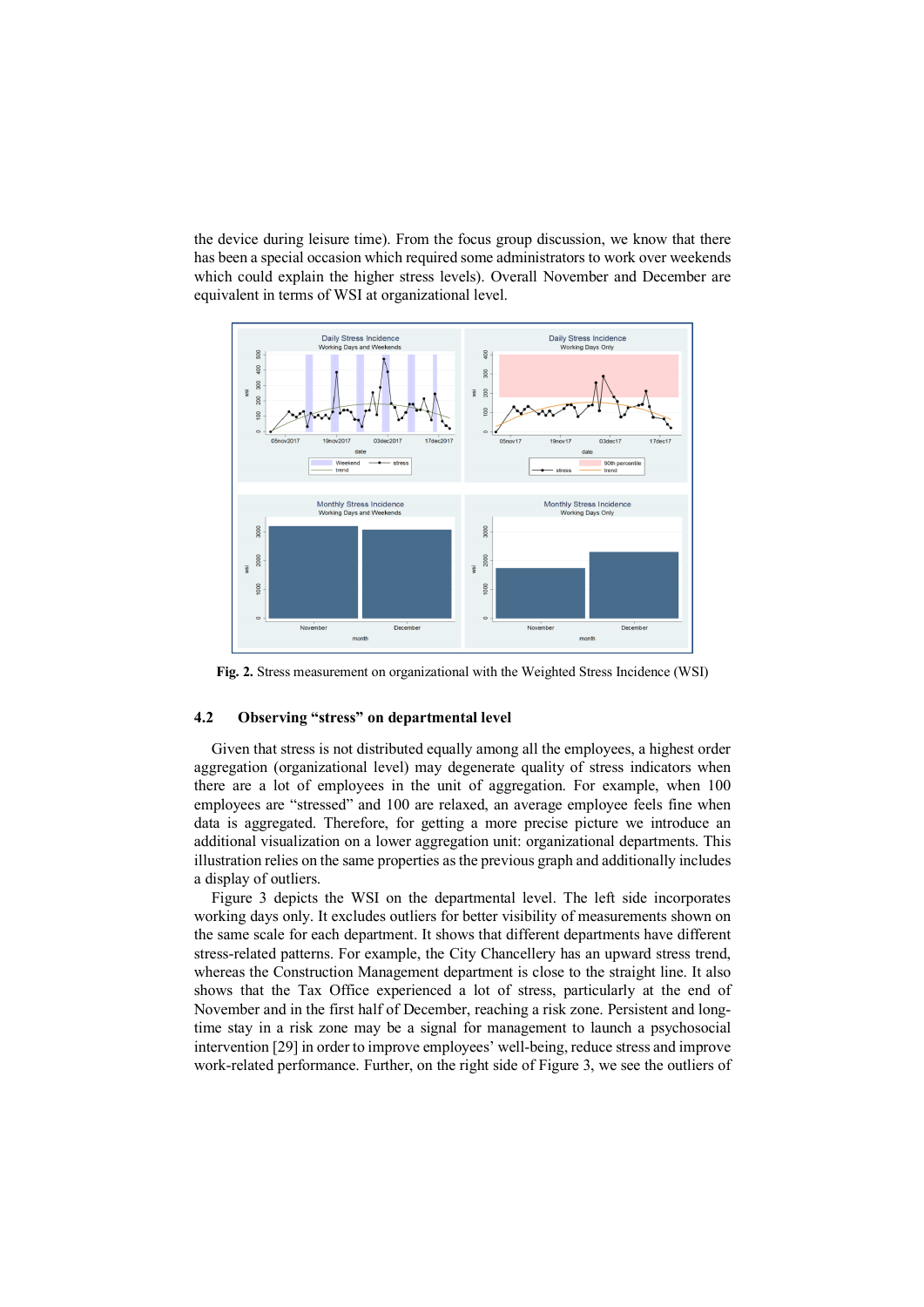a department. There is one observation that lies remotely from others in the Tax Office. However, one single measurement may be caused by a one-time event and it does not have a strong impact on the "stress" trend overall.



**Fig. 3.** Stress measurement on departmental level

#### **4.3 Reflecting on the reliability of the data for measuring organizational stress**

Correct inferences and proper responses to elevated stress can only be developed, when the data basis is reliable. Hence, we propose to take a closer look at the motion activity (MA), that is the average value of motion intensity per hour, and the frequency of use, that is the amount of time a user spends wearing a device per day.

Right side of Figure 4 shows MA. When MA distribution is close to uniform having low variability over time (see the case of the City Chancellery), a dynamical change in WSI trend most likely happens to be due to emotional stress and other components. When MA is not uniform and fluctuates (see the case of the Tax Office) a change over time in WSI may be due to combination of MA, emotional stress and other conditions. The fact that MA is not always uniform across departments shows that we need to take it into account when interpreting stress-related indicators for users of physiolytics devices, because BPW is reactive to motion intensity.

Left side of the Figure 4 shows that users were not always wearing our distributed devices uniformly during the pilot study. The frequency of use fluctuates. This gives us some indication about the reliability of measurement. First of all, stress measurement should be done per a fixed unit of time (like in case of the WSI) to provide comparability of measurements from one period to another. Moreover, if users spent only little time with the device per day, we may have obtained inaccurate or biased stress-related measurements. Therefore, it may be reasonable to exclude observations or only make cautious inferences about the stress level of a particular department. In the end, the goal is always to make use this information to make some positive changes in the public administration. It could be highly counterproductive to act upon wrong assumptions.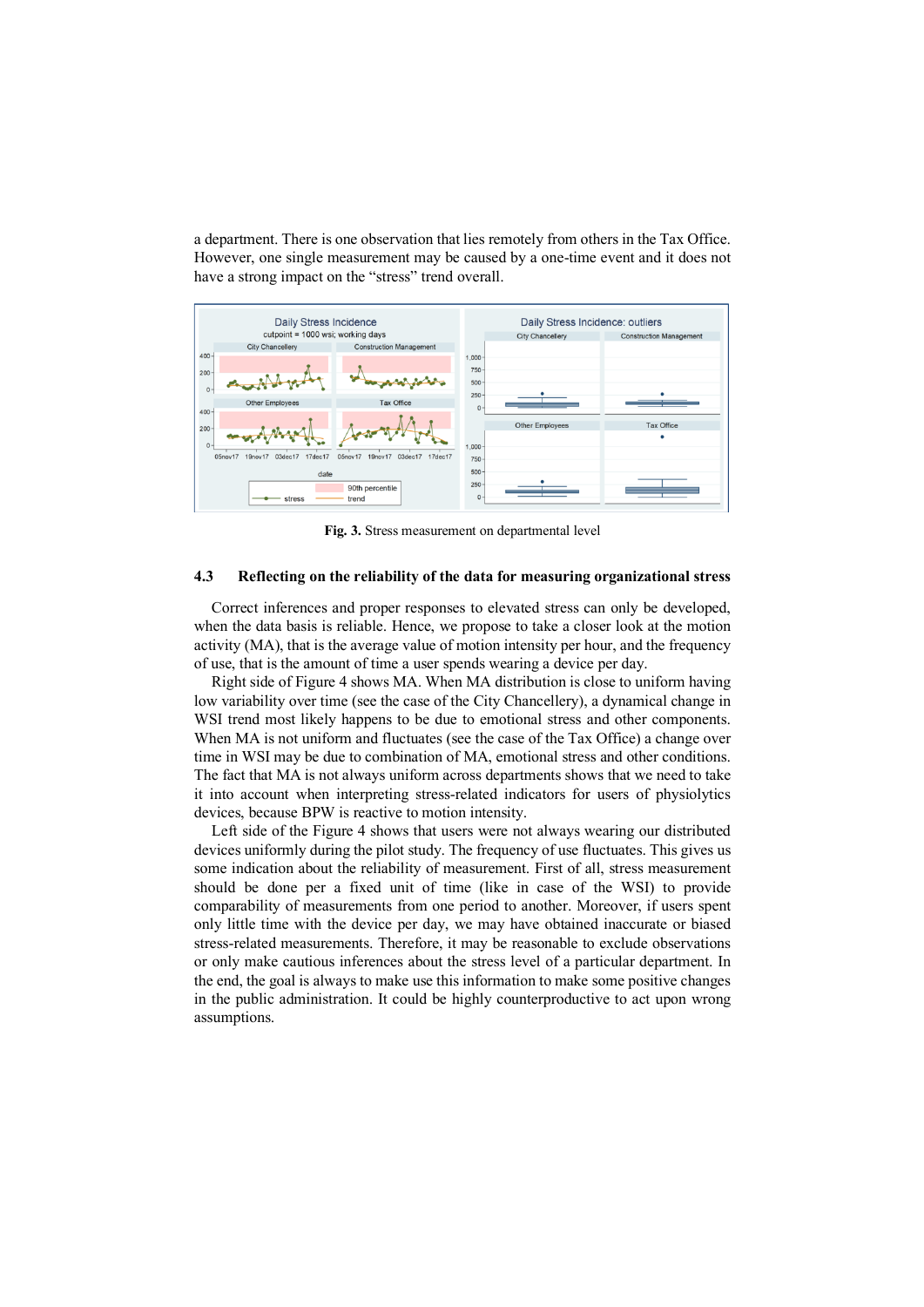

**Fig. 4.** Device use and motion activity during working days

# **5 Discussion**

The goal of this paper was to show how sensor data collected from physiolytics devices could be purposefully visualized for creating awareness about work stress in the public administration. We did so because stress-related absenteeism is on the rise in the public sector and there is often no dialogue happening about this matter. Based on a pilot study in a medium-sized municipality in Switzerland, we wanted to showcase some early reflections on how to analyze and visualize "stress" on organizational and departmental level in order that occupational health and safety programs can respond more precisely to health and safety risks.

As with all design-oriented research, this work is iterative. There is still long way ahead of us and we especially need more in-depth testing together with the deployment of our solution to other branches of the public sector in order to get a more nuanced view. Particularly, we need to further evaluate the perceived utility and effectiveness in creating health awareness among employees and its influence on work absenteeism and other effects.

Another limitation of this work is also the interpretability of visualizations. The developed visualizations and indicators reflect a specific organizational and technical context. For instance, the developed indicator WSI is based on the BPW which is reactive to various stress-related conditions (and also bound to a specific physiolytics device). Improving separation between various components connected to stress, such as physical stress (intensive motion), emotional stress, hypertension, certainly will improve the quality and interpretability of stress-related indicators. It is still necessary to do a cross-validation of stress-identification procedure that serves for creation of any group-level metrics related to stress.

Furthermore, it is advantageous to consider alternative biological metrics having stronger links to stress, such as cortisol and galvanic skin response. For this, we would have to wait for new and affordable devices that are able to measure this (note: as for now, existing solutions are expensive; accordingly, it is not very likely that these solutions are adopted by organizations for the entire workforce any time soon).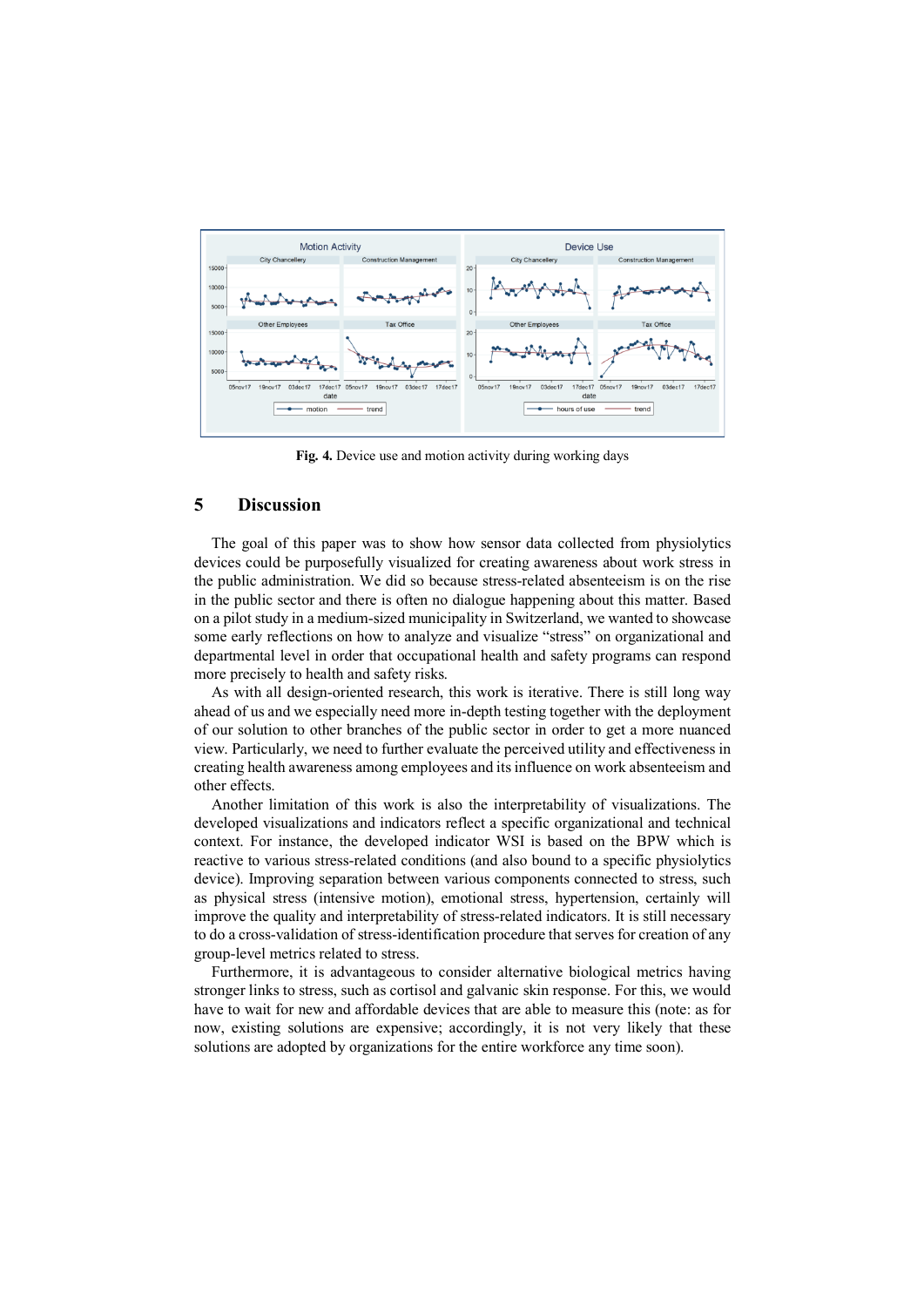As with any technology, continued use is key. In order to be able to accurately depict organizational stress levels, we also need to find ways to counter the usual loss in motivation (even by employees who initially supported the adoption). Also, it is necessary to reflect about how to set up an occupational health program that uses physiolytics devices in a meaningful way and how to guide change initiatives based on our proposed dashboard for stress management. This is particularly in the spirit of ADR which not only aims at designing IT artifacts but also systematizing organizational learning. Lastly, we have to address the question of the tangible impacts of dashboards in terms of health behavior change. Will more precise information and a higher health awareness really lead to noticeable effects? Answering these questions is of particular importance given that public organizations certainly expect a return on the investment (return on tax-money) of physiolytics devices and data analytics platform.

### **Acknowledgement**

This research has been supported by the Swiss National Science Foundation (SNSF) grant no. 172740.

# **References**

- 1. Tetrick, L.E., Winslow, C.J.: Workplace stress management interventions and health promotion. Annual Review of Organizational Psychology and Organizational Behavior 2, 583-603 (2015)
- 2. Wilson, H.J.: Wearables in the workplace. Harvard Business Review 91, 23-25 (2013)
- 3. Rodrigues, S., Paiva, J.S., Dias, D., Aleixo, M., Filipe, R., Cunha, J.P.S.: A wearable system for the stress monitoring of air traffic controllers during an air traffic control refresher training and the trier social stress test: A comparative study. The Open Bioinformatics Journal 11, 106-116 (2018)
- 4. Rodrigues, J.G.P., Kaiseler, M., Aguiar, A., Cunha, J.P.S., Barros, J.: A mobile sensing approach to stress detection and memory activation for public bus drivers. IEEE Transactions on Intelligent Transportation Systems 16, 3294-3303 (2015)
- 5. Lee, T.-G., Lee, S.-H.: Safe sensing network system and evaluation for emergency information services. Wireless Personal Communications 79, 2425-2438 (2014)
- 6. Han, L., Zhang, Q., Chen, X., Zhan, Q., Yang, T., Zhao, Z.: Detecting work-related stress with a wearable device. Computers in Industry 90, 42-49 (2017)
- 7. Otenyo, E.E., Smith, E.A.: An overview of employee wellness programs (EWPs) in large U.S. cities: Does geography matter? Public Personnel Management 46, 3-24 (2017)
- 8. Giddens, L., Gonzalez, E., Leidner, D.: I track, therefore I Am: exploring the impact of wearable fitness devices on employee identity and well-being. In: Proceedings of the 22th Americas Conference on Information Systems, pp. 1-5. (2016)
- 9. Matheus, R., Janssen, M., Maheshwari, D.: Data science empowering the public: Data-driven dashboards for transparent and accountable decision-making in smart cities. Government Information Quarterly, forthcoming, (2019)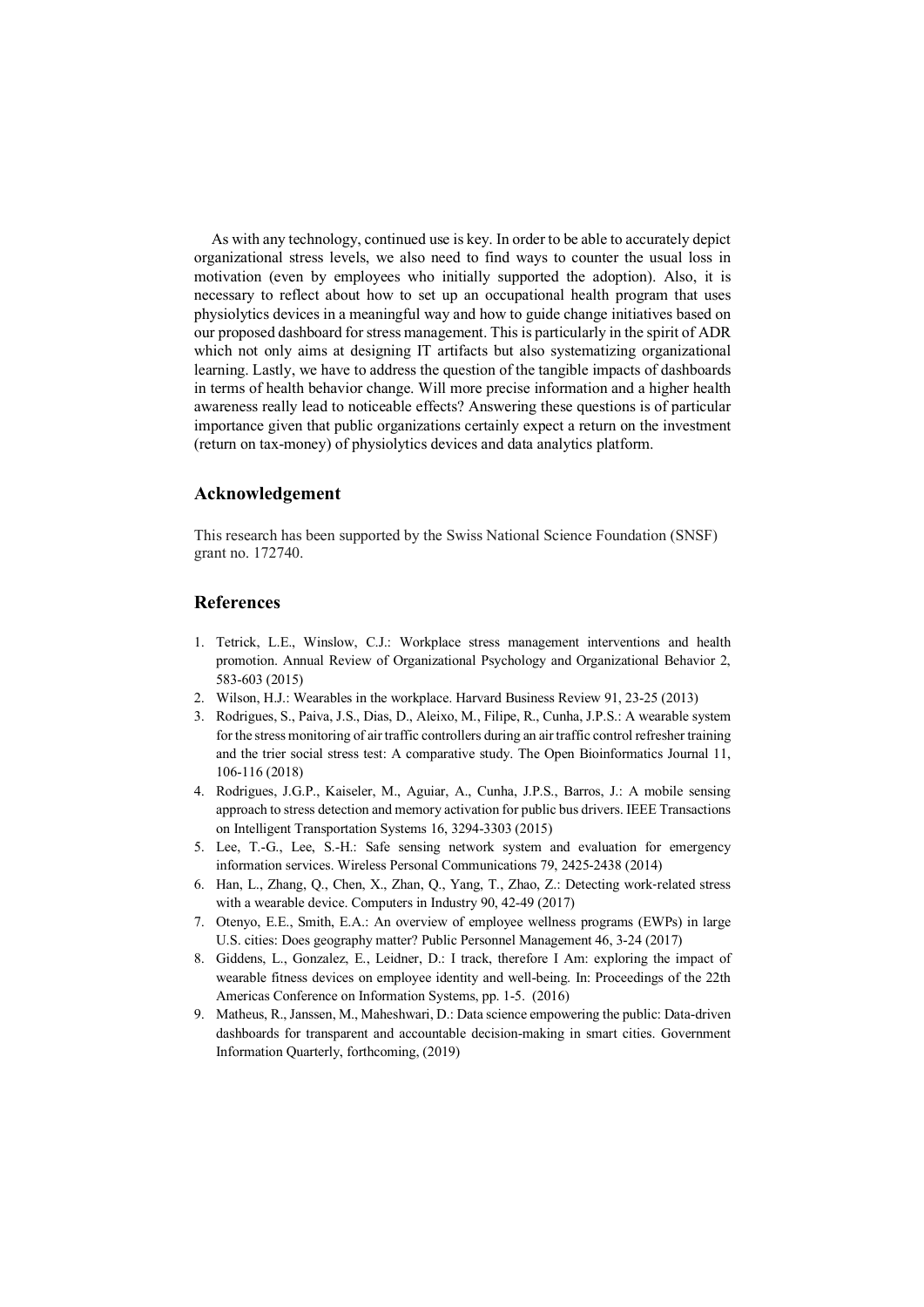- 10. Lupton, D.: Beyond techno-utopia: Critical approaches to digital health technologies. Societies 4, 706-711 (2014)
- 11. Mettler, T., Wulf, J.: Physiolytics at the workplace: Affordances and constraints of wearables use from an employee's perspective. Information Systems Journal 29, 245-273 (2019)
- 12. Swan, M.: Sensor mania! The internet of things, wearable computing, objective metrics, and the quantified self 2.0. Journal of Sensor and Actuator Networks 1, 217-253 (2012)
- 13. Oh, J., Lee, U.: Exploring UX issues in quantified self technologies. In: Poroceedings of the 8th International Conference on Mobile Computing and Ubiquitous Networking pp. 53-59, Hakodate, Japan (2015)
- 14. Ruckenstein, M.: Visualized and interacted life: Personal analytics and engagements with data doubles. Societies 4, 68-84 (2014)
- 15. Pantzar, M., Ruckenstein, M.: The heart of everyday analytics: Emotional, material and practical extensions in self-tracking market. Consumption Markets & Culture 18, 92-109 (2015)
- 16. Fox, P., Hendler, J.: Changing the equation on scientific data visualization. Science 331, 705- 708 (2011)
- 17. Marcengo, A., Rapp, A.: Visualization of human behavior data: the quantified self. Big Data: Concepts, Methodologies, Tools, and Applications, pp. 1582-1612. IGI Publishing, Hershey, USA (2016)
- 18. Fawcett, T.: Mining the quantified self: personal knowledge discovery as a challenge for data science. Big Data 3, 249-266 (2015)
- 19. Larsen, J.E., Cuttone, A., Jørgensen, S.L.: QS Spiral: Visualizing periodic quantified self data. In: Proceedings of the 2013 CHI Workshop on Personal Informatics in the Wild: Hacking Habits for Health & Happiness, pp. 1-4, Paris, France (2013)
- 20. Choe, E.K., Lee, N.B., Lee, B., Pratt, W., Kientz, J.A.: Understanding quantified-selfers' practices in collecting and exploring personal data. In: Proceedings of the 32nd Annual ACM Conference on Human Factors in Computing Systems, pp. 1143-1152, Toronto, Canada (2014)
- 21. Moore, P., Piwek, L.: Regulating wellbeing in the brave new quantified workplace. Employee Relations 39, 308-316 (2017)
- 22. Mathur, A., Van den Broeck, M., Vanderhulst, G., Mashhadi, A., Kawsar, F.: Tiny habits in the giant enterprise: understanding the dynamics of a quantified workplace. In: Proceedings of the 2015 ACM International Joint Conference on Pervasive and Ubiquitous Computing, pp. 577-588, Osaka, Japan (2015)
- 23. Yassaee, M., Mettler, T.: Digital occupational health systems: What do employees think about it? Information Systems Frontiers, forthcoming, (2019)
- 24. Sein, M.K., Henfridsson, O., Purao, S., Rossi, M., Lindgren, R.: Action design research. MIS Quarterly 35, 37-56 (2011)
- 25. Haj-Bolouri, A., Bernhardsson, L., Rossi, M.: PADRE: A method for participatory action design research. In: Proceedings of the 11th International Conference on Design Science Research in Information Systems and Technologies, pp. 19-36, St. John's, Canada (2016)
- 26. Avgerou, C.: The significance of context in information systems and organizational change. Information Systems Journal 11, 43-63 (2001)
- 27. Davison, R.M., Martinsons, M.G., Kock, N.: Principles of canonical action research. Information Systems Journal 14, 65-86 (2004)